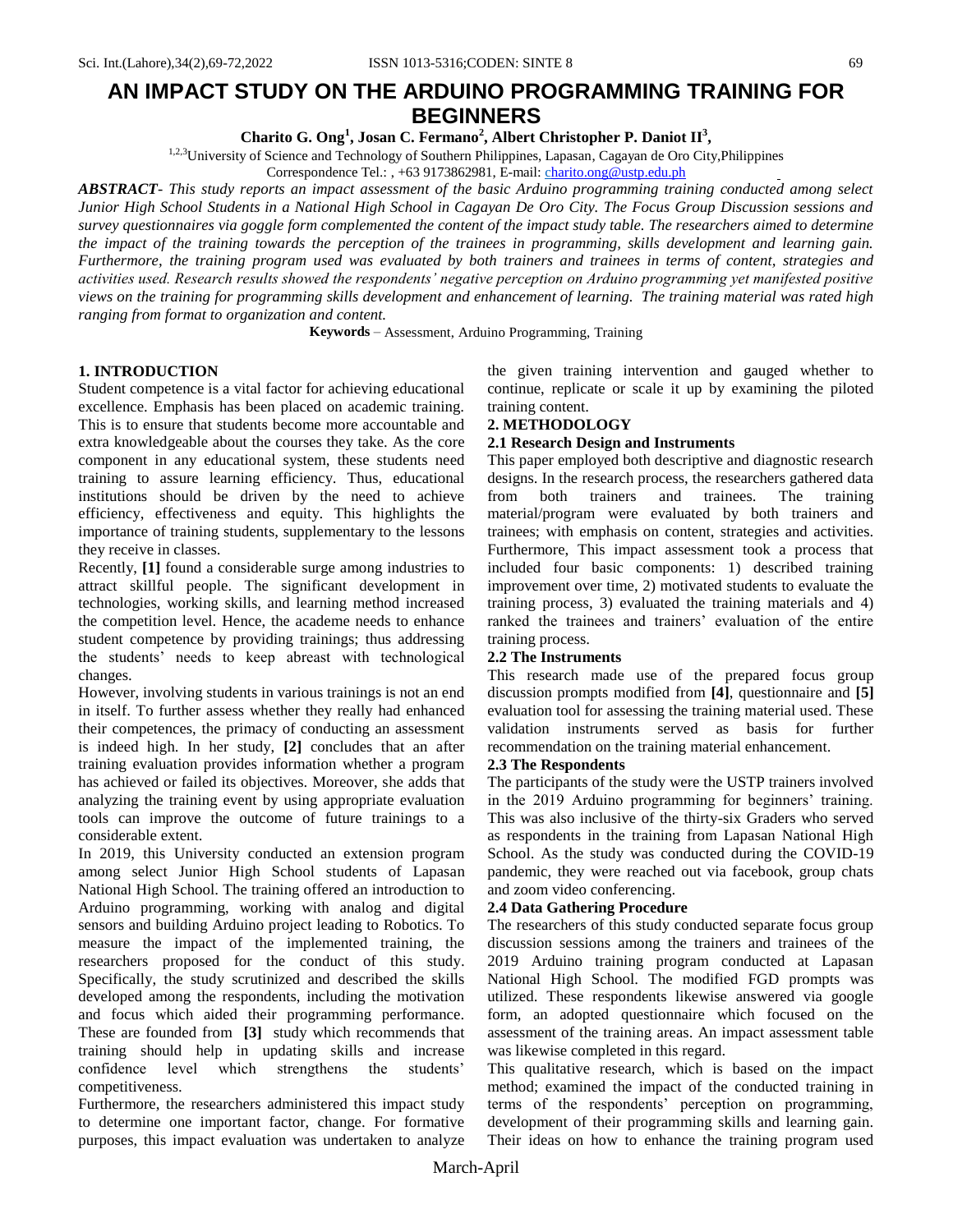were likewise sought. An evaluation tool was modified which served as baseline instrument for the assessment.

| Perception on            | Frequency | Percentage | Rank |
|--------------------------|-----------|------------|------|
| Programming              |           |            |      |
| Easy to understand       |           |            |      |
| Negative                 |           | 35<br>97.2 |      |
| Positive                 | 1         | 27         | 2    |
| Interesting to Learn     |           |            |      |
| Negative                 | 2         | 5.5        | 2    |
| Positive                 | 34        | 94.4       |      |
| Needed in higher g-level |           |            |      |
| Negative                 | 5         | 13.8       | 2    |
| Positive                 | 31        | 86.1       | 1    |
| Needed formal training   |           |            |      |
| Negative                 | O         | O          | 2    |
| Positive                 | 36        | 100        |      |

**Table 1. Respondents' Perception of Programming**

**3. RESULTS AND DISCUSSION**

Table 1 shows that out of 36 respondents, majority perceived programming negatively or difficult. This data was taken through the focus group discussion and survey questionnaire. Similarly, results from the study of **[6]** manifested the same outcome. The paper presented a new approach to teaching programming to undergraduate computer science students. A dedicated Arduino board along with custom application programming interface (API) was introduced into programming classes with a view to strengthen students' engagement and improving the attractiveness of the course. The students were presented with basic functionalities of the board, which gave them a possibility to accomplish their own projects, typically video games; without any background in electronics. The level of engagement of the participants was observed by the tutors during classes and also reviewed based on questionnaires filled by 347 first, second, and third year undergraduates. The results indicated that the proposed approach was well received by nearly 80%, while nearly 75% of the participants expressed a wish to continue their Computer Science education using Arduino. Hence, the negative perception did not affect the students' ability to learn programming in this study.

Another study of **[7]** aimed to examine the effect of robotic design with Arduino on students' attitudes towards programming and on their perceptions of self-efficacy in programming. The study group consisted of 25 sophomore students attending the Department of Computer Education and Instructional Technologies in a state university located in the south of Turkey. The study lasted 12 weeks and the participants performed robotic design activities with Arduino throughout the process. Firstly, participants prepared a prototype and then programmed it for 8 weeks, and they

created their own designs in the remaining 4 weeks. The Computer Programming Attitude Scale and Computer Programming Self-Efficacy Scale were utilized as the data collection tools in this pretest-posttest experimental study. The findings revealed that robotic design activities with Arduino significantly improved the participants' attitudes towards programming and programming self-efficacy. In addition, according to the participants' views, the factors that cause this improvement can be listed as activities' being enjoyable, facilitating and concretizing the process, being interesting and practical. Moreover, these robotic design activities were found to contribute to students' understanding of finding bugs and the logic of programming.

**Table 2. Respondents' Perception of the Training Impact on theDevelopment of their Skills**

| Development of Skills     | Frequency | Percentage | Rank |
|---------------------------|-----------|------------|------|
| Programming for beginners |           |            |      |
| Negative                  |           |            |      |
| Positive                  | 36        | 100        |      |
| <b>Basic Electronics</b>  |           |            |      |
| Negative                  |           | 27         |      |
| Positive                  | 35        | 972        |      |

The researchers looked into these two areas in the development of programming skills: programming for beginners and basic electronics. When the respondents were asked about their views as to whether Arduino training will develop their programming and basic electronics skills; majority of them were on the positive side. They believe that indeed, when they receive the training, they will be able to develop such skills.

The study of **[8]** proves that arduino programming develops both basic programming and electronics skills. Accordingly, electronic devices have become a part of human life today that can not be ignored. The Community Service Program conducted by Prodi Electrical Engineering, Maranatha Christian University aimed to increase knowledge, increase interest, form the ability of cooperation, improve creativity and improve the fighting power of high school students on the operation of electronic devices, in the form of Arduino programming training. Arduino was referred to as an open source electronic kit specifically designed as a controller that regulates the working process of electronic circuits. The method used in this PKM was Participatory Action Research (PAR) in the form of lecture method to describe the material that had been prepared by PKM team, the method of practice in the form of Arduino programming and assembling the electronic component connected with Arduino, the method of mentoring when the students do the programming and stringing electronic components, and discussion methods in the form of inter-group cooperation to solve the case given. The results of this training became a provision for high school students in the form of programming skills, the ability to assemble electronic components, the ability to work with groups to solve existing problems, and increase confidence in designing and operating electronic devices.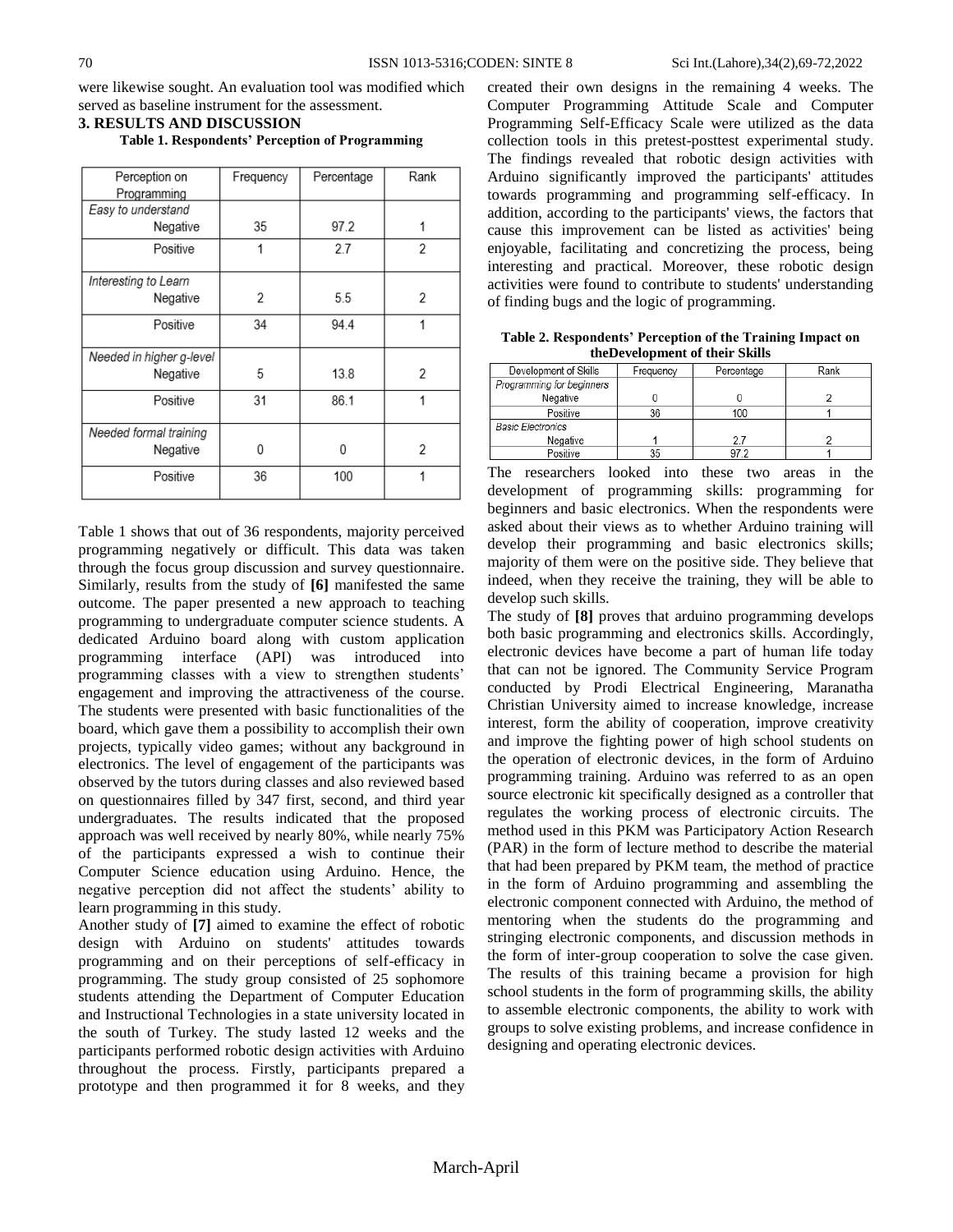**Table 3. Respondents' Perception of the Training Impact on Learning Gain**

| Ltai illing valil |       |       |          |         |
|-------------------|-------|-------|----------|---------|
| A Lot             | Quite | Some  | A Little | Nothing |
| 95%               | 5%    | $0\%$ | $0\%$    | $0\%$   |
|                   |       |       |          |         |
| 95%               | 5%    | $0\%$ | 0%       | 0%      |
|                   |       |       |          |         |
| 100%              | 0%    | 0%    | 0%       | 0%      |
|                   |       |       |          |         |
| 100%              | $0\%$ | 0%    | 0%       | 0%      |
|                   |       |       |          |         |
|                   |       |       |          |         |

Table 3 manifests that the trainees were able to learn a lot from the training conducted. They found the activities and the lectures interesting too. Enjoyment was manifested when they shared that they found the activities on lighting up bulbs and circuits among others fun. This is supported by **[9]** study found that the training modules they developed enhanced the students learning. Seventy four percent of the students attained a good programming level, a 32% increase compared to the traditional learning. Attitudes improved also: sixty four percent of the class felt confident programming by themselves, a 21% gain. Only 55% that received the traditional approach asserted their satisfaction with programming. The Arduino platform was received well by the students. Over 95% of student found the laboratory sessions interesting and over 85% enjoyed the lecture demonstrations.

**[10]** paper aimed at helping trainees to overcome the difficulties they face when dealing with Arduino platform by describing the design of a desktop based intelligent tutoring system. The main idea of this system is a systematic introduction into the concept of Arduino platform. The system shows the circuit boards of Arduino that can be purchased at low cost or assembled from freely-available plans; and an open-source development environment and library for writing code to control the board topic of Arduino platform. The system is adaptive with the trainee's individual progress. The system functions as a special tutor who deals with trainees according to their levels and skills. Evaluation of the system has been applied on professional and unprofessional trainees in this field and the results were good.

| Areas                                | Large Extent | Some Extent   Not at All |  |
|--------------------------------------|--------------|--------------------------|--|
| Correlated with the skills developed |              |                          |  |
| Practical and Feasible               |              |                          |  |
| Encourage active involvement         |              |                          |  |
| Logically arranged                   |              |                          |  |
| Suitable to the grade level          |              |                          |  |

| Table 4. The Trainers' Evaluation of the Training Activities |  |
|--------------------------------------------------------------|--|

All of the four trainers evaluated the training activities positively. They rated large extent the five areas identified as basis of the evaluation which are: correlation of the activities with the skills developed, practicality and feasibility, encourage active involvement, logically arranged and suitable to the grade level. Similarly, using the same evaluation tool, the trainees gave a positive rating. This is presented in the table that follows.

| Areas                                | Large Extent | Some Extent   Not at All |  |
|--------------------------------------|--------------|--------------------------|--|
| Correlated with the skills developed | 34           |                          |  |
| <b>Practical and Feasible</b>        | 35           |                          |  |
| Encourage active involvement         | 36           |                          |  |
| Logically arranged                   | 36           |                          |  |
| Suitable to the grade level          | 36           |                          |  |

Majority of the trainees believe that the training activities manifest a large extent on these five areas: correlation of the activities with the skills developed, practicality and feasibility, encourage active involvement, logically arranged and suitable to the grade level. Only two out of thirty-six ticked some extent for the area correlation of the activities with the skills developed while one chose some extent for the activities' practicality and feasibility.

In a study conducted by **[11]** , it was cited that several countries have usually adopted several priorities for developing ICT competences from kindergarten to secondary education. Most of them were focused on the development of key competences and/or coding skills. It was suggested that although coding may be very attractive for young students and a very good practice or experience, it could be more interesting to develop students' logical thinking skills and problem-solving skills throughout programming approaches or computational thinking. The paper presented a very exciting challenge with lots of possibilities regarding coding, robots, mobiles devices, Arduino-based application, gamebased learning and so on. Thus it is very important discuss the experiences that are being developed worldwide in specialized for a with researchers that are working on this field, such as for example European Union TACCLE 3 - Coding project. This track is devoted to identify, share and valorize best practices and experiences (including technological and methodological issues) that focused on the development of computational thinking and related skills in any level of pre-university education.

## **4. CONCLUSIONS & RECOMMENDATIONS**

In conclusion, the researchers found a strong positive impact between the trainee-respondents' perception on programming, the development of their programming skills, and the learning gain from the conducted training. All trainees agreed that the training had a huge effect on their perception on basic Arduino programming. The training significantly improved their competency and abilities to perform excellently in programming related activities.

The trainers developed an introductory Arduino programming teaching resource that enhances students learning. These modules composed of topics on programming codes, IDE, analog sensors, digital sensors and Arduino project application. The results obtained from the respondents show that when using these modules more students learn to program and more students enjoy programming.

Although teaching computer programming to Junior High School and Elementary students is a challenge, the respondents found the subject related to their core interests and felt comfortable during the course of the training conduct. The application of the physical computing paradigm engaged students more effectively and enhanced their learning. These are reasons why the evaluation of the training program was positively skewed.

#### **REFERENCES**

[1] Alam, M. N. H. Z. (2020). Arduino for Chemical Engineering Students via Gamebased Learning. ASEAN Journal of Engineering Education, 4(1).